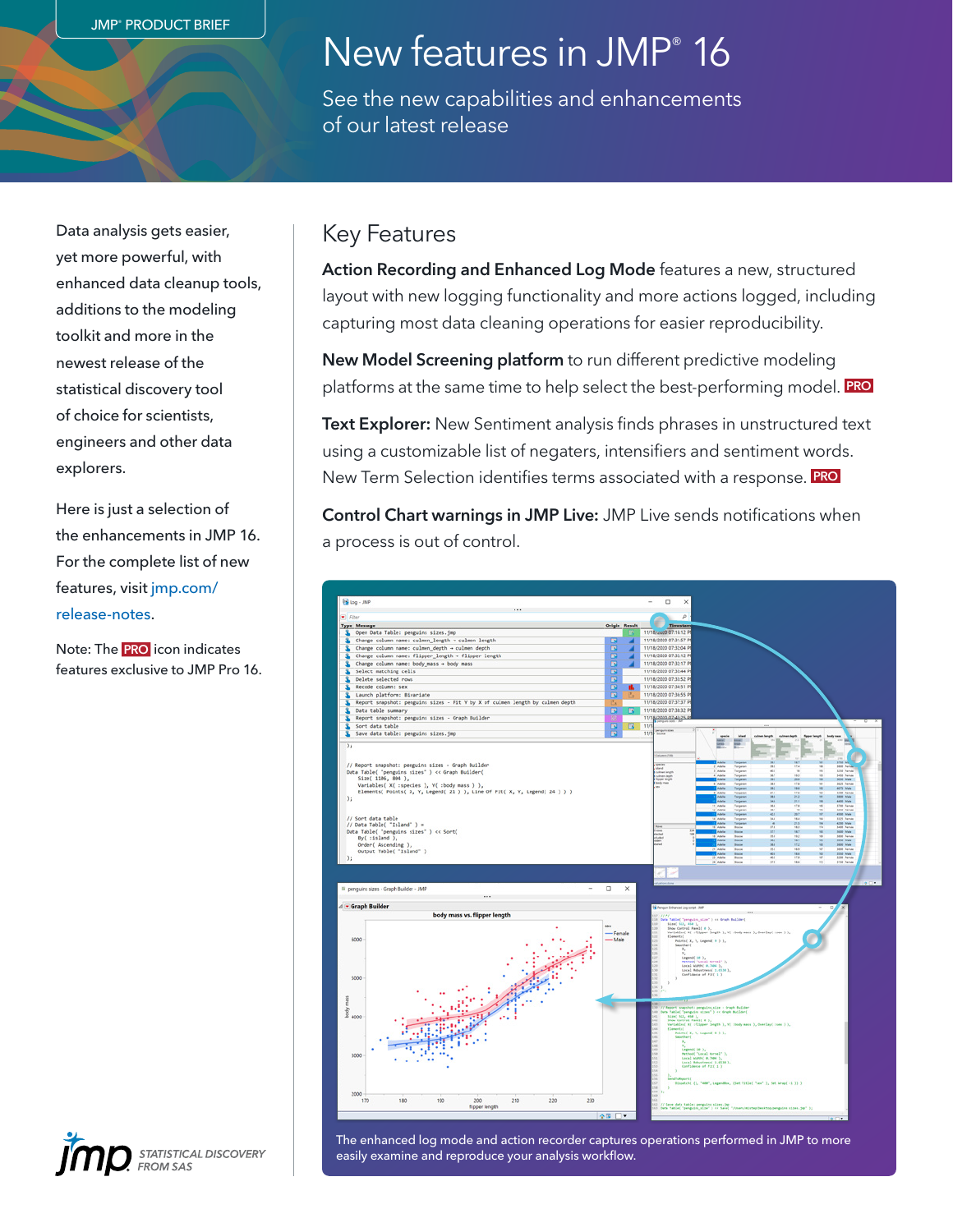

Graph Builder has a set of new enhancements, including hexagonal binning for instances when hexagons are preferable to rectangles for representing heatmap data.

#### Data Import, Data Table, Cleanup, Data Visualization, General

- Improved Compare Data Tables utility features a new user interface that now supports alignment of rows with a key, comparison of columns with different names and display of results as a table of differences.
- Enhanced Make Binning Formula utility allows interactive binning for continuous data.
- New standalone regular expressions column utility features improvements to the regular expressions library, enhanced preview controls, the option to save a configuration to a script and the ability to manually add regular expressions patterns.
- Hexagonal binning is available on Graph Builder heatmaps where both x and y are continuous.
- New unstructured text data filter allows unstructured text columns in the local and global data filters and simplifies finding key words, filtering and subsetting on key words.
- New custom date format configures a date as a string in the data table, Graph Builder, CSV import, filtering and JSL.
- Imported dates are now formatted in JMP as they are in Excel. Exported dates are formatted in Excel as they are in JMP.
- Graph Builder Enhancements:
	- o Easy run chart using Row Order flag.
	- o Cumulative sum statistic for bars and lines.
	- o Enhanced line labeling options through graph legend.
- New ruler tool measures distances between two points on any graph.
- Support for local data filter in most platforms.
- Box plots now include continuous columns for the size role, aggregation statistics and notched box plots.

### Design of Experiments

- New Sample Size Explorer utility for interactively exploring power, sample size and margin of error.
- Improved process for creating supersaturated designs using Bayesian D-Optimal approach.
- Enhanced covariate handling in custom design.
- Auto-solve for power at some threshold p-value.
- Improvements to Limits of Detection Analysis make it easier to perform analyses and specify lower and upper detection limits for one or more responses in the Custom Designer. PRO

### Statistics, Predictive Modeling and Data Mining

- New Model Screening platform runs different predictive modeling platforms simultaneously to select the bestperforming model. PRO
- Sentiment Analysis in Text Explorer finds sentiment phrases in unstructured text using a customizable list of negaters, intensifiers and sentiment words. PRO
- Term Selection in Text Explorer finds terms associated with a response. PRO
- New Extrapolation Control prevents extrapolating too far outside the range of the original data when exploring predictions in the profiler or performing optimization.
- Support for regression and automated tuning of hyperparameters in the Support Vector Machine (SVM) platform. PRO
- Structural Equation Modeling enhancements: PRO
	- o New measures and visualizations for assessing measurement models.
	- o Model shortcuts for easily specifying common models, including Confirmatory Factor Analysis, Mediation Analysis, and Latent Growth Curve Models.
	- o Interactive Model Comparison table to compare nested models.
- New Fit Curve DOE (CDOE) analysis uses Generalized Regression in the Fit Curve platform to predict the response curve for combinations of supplementary variables not necessarily observed in a sample.
- New FDR Adjusted PValues categorical option adds columns to report tables that have p-values showing the False-Discovery-Rate-Adjusted PValues (Benjamini-Hochberg) to avoid tests being significant by random chance alone when running many tests.
- Animation profilers show a tour of how profiles change as each factor is changed.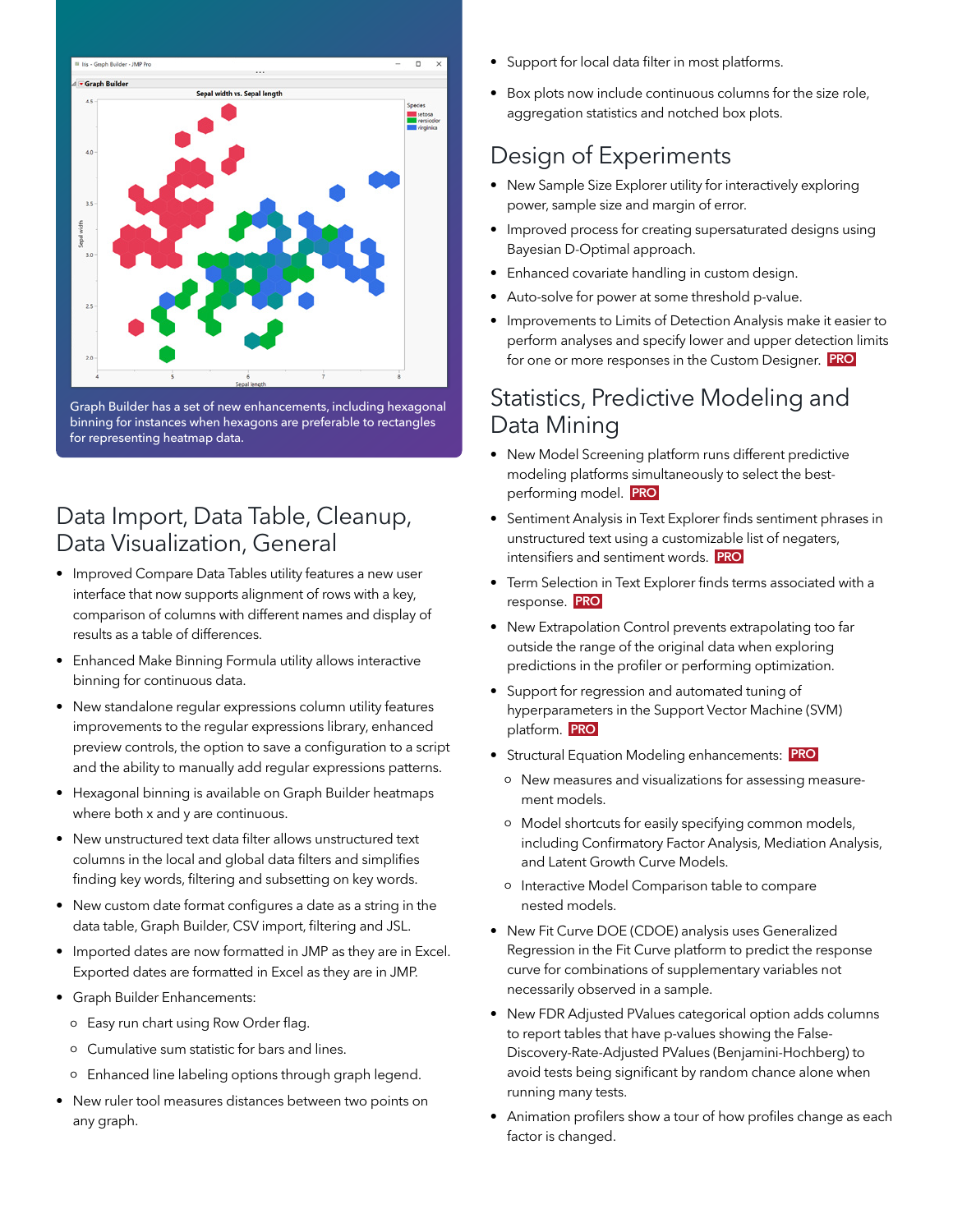- Enhanced Time Series Forecast platform allows forecasting of multiple time series, including utilities to manage models and a new Box-Cox transformation plot.
	- o Fit up to 30 different exponential smoothing models and automatically select the best fitting model.
	- o Use built-in workflow to create a holdout set for model validation.
- Improvements to the Time Series platform include validation support, addition of State Space Smoothing models and support for Box-Cox transformation.
- Updated Oneway analysis launches Fit Model to show correct analysis when blocks are unbalanced.
- Equivalence tests now allow unequal variances.
- The Profiler recognizes the disallowed combinations constraint script in the data table created in DOE and can perform optimization subject to the disallowed combination constraint.
- Improvements to Explore Outliers platform include:
	- o Updated K-NN with more detail on the largest outliers.
	- o New Robust PCA replaces Multivariate Robust Outliers and provides a solid multivariate method that respects the multivariate structure of the data and allows missing values.
- New Target Level column property specifies the positive level (high level is the default).
- Enhanced Response Screening supports local data filter and column switcher.
- Functional Data Explorer Updates: New Functional PCA diagnostics present a clear view of how the number of selected FPC scores impacts the resulting predictions. **PRO**

### Quality Engineering and Reliability

- Updated EWMA platform features enhanced interactivity and functionality with three default charts – EWMA with limits, Individuals chart with MR limits and Residuals chart.
- Enhancements to Control Chart Builder, including the ability to run Western Electric Tests on control charts with one-sided limits. Note: Show Excluded Region and Test Excluded Subgroups should default to Off.
- Improvements to the Reliability Block Diagram include new "Generate Algebraic Expression Data Table," in which each component is corresponding to a column and the last column is the system reliability algebraic expression as a JSL expression taking component columns as arguments.
- The Fit Life Distribution platform now reports median rank regression (MRR) Weibull parameter estimates when there are no censored observations.
- Measurement Systems Analysis (MSA) Designs generates a full factorial (fully crossed) design for an MSA test and provides diagnostic measures for evaluation. Accessible in DOE > Special Purpose.
- Updated user interface for OC Curves (available in Analyze > Quality and Process).

### Automation and Scripting

- Enhanced log mode with action recording, features a new, structured layout with new logging functionality and more actions logged, including capturing most data cleaning operations for easier reproducibility.
- New JSL functions for container-based loops provide ways to easily loop over, transform and filter a container or containers.
- JSL support for running a script after a column switch.
- Multiplatform column switcher.
- The display box JSL message << Set Auto Stretching (x, y) is now the message  $<<$ Set Stretch  $(x, y)$ , where x and y can be one of "Neutral" "Off" "Fill" or "Window."
- Note: Complete list of JSL changes available from Help > New Features.

### Data Sharing

- Projects enhancements include the ability to save JMP files and reports directly to the project file for a single, self-contained file (.jmpprj) that can be distributed, backed up or archived.
- JMP journals now feature getting started tips, a toolbar for adding new content easily, a new script box object to edit and submit JSL from within the journal and options to insert content into a specific location more easily.
- Graphs in Interactive HTML and JMP Live now support zooming and panning.
- Column switcher is now available in Dashboard Builder, allowing all platforms that depend on the same data table to switch together when running the dashboard.
- Profilers within the Functional Data Explorer platform (FDOC and FPC) are now interactive when exporting to interactive HTML or publishing to JMP Live.



Text Explorer's new term selection enables data-derived sentiment analysis of unstructured data.